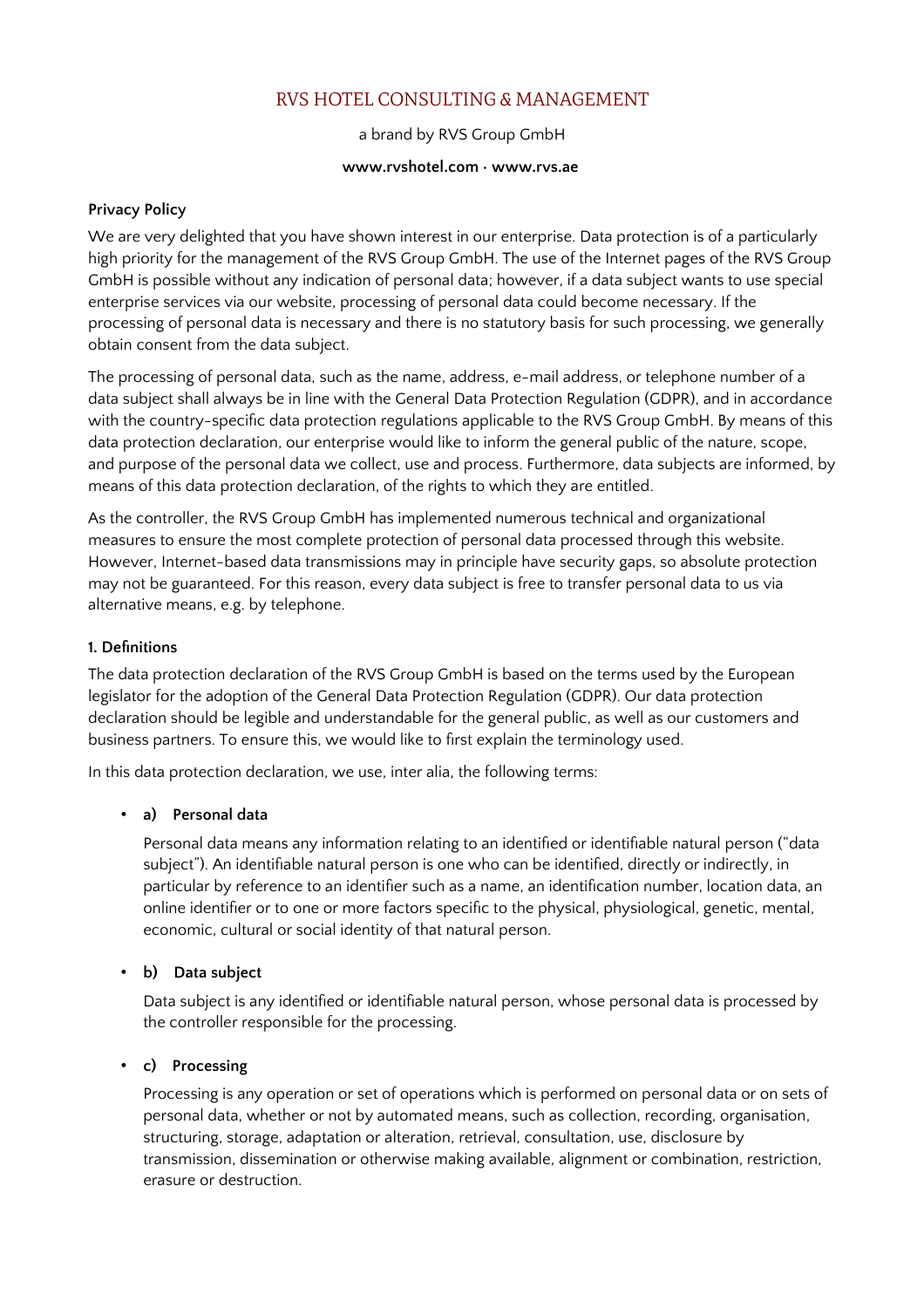### • **d) Restriction of processing**

Restriction of processing is the marking of stored personal data with the aim of limiting their processing in the future.

## • **e) Profling**

Profling means any form of automated processing of personal data consisting of the use of personal data to evaluate certain personal aspects relating to a natural person, in particular to analyse or predict aspects concerning that natural person's performance at work, economic situation, health, personal preferences, interests, reliability, behaviour, location or movements.

## • **f) Pseudonymisation**

Pseudonymisation is the processing of personal data in such a manner that the personal data can no longer be attributed to a specifc data subject without the use of additional information, provided that such additional information is kept separately and is subject to technical and organisational measures to ensure that the personal data are not attributed to an identifed or identifable natural person.

## • **g) Controller or controller responsible for the processing**

Controller or controller responsible for the processing is the natural or legal person, public authority, agency or other body which, alone or jointly with others, determines the purposes and means of the processing of personal data; where the purposes and means of such processing are determined by Union or Member State law, the controller or the specifc criteria for its nomination may be provided for by Union or Member State law.

### • **h) Processor**

Processor is a natural or legal person, public authority, agency or other body which processes personal data on behalf of the controller.

### • **i) Recipient**

Recipient is a natural or legal person, public authority, agency or another body, to which the personal data are disclosed, whether a third party or not. However, public authorities which may receive personal data in the framework of a particular inquiry in accordance with Union or Member State law shall not be regarded as recipients; the processing of those data by those public authorities shall be in compliance with the applicable data protection rules according to the purposes of the processing.

### • **j) Third party**

Third party is a natural or legal person, public authority, agency or body other than the data subject, controller, processor and persons who, under the direct authority of the controller or processor, are authorised to process personal data.

### • **k) Consent**

Consent of the data subject is any freely given, specifc, informed and unambiguous indication of the data subject's wishes by which he or she, by a statement or by a clear affrmative action, signifes agreement to the processing of personal data relating to him or her.

### **2. Name and Address of the controller**

Controller for the purposes of the General Data Protection Regulation (GDPR), other data protection laws applicable in Member states of the European Union and other provisions related to data protection is: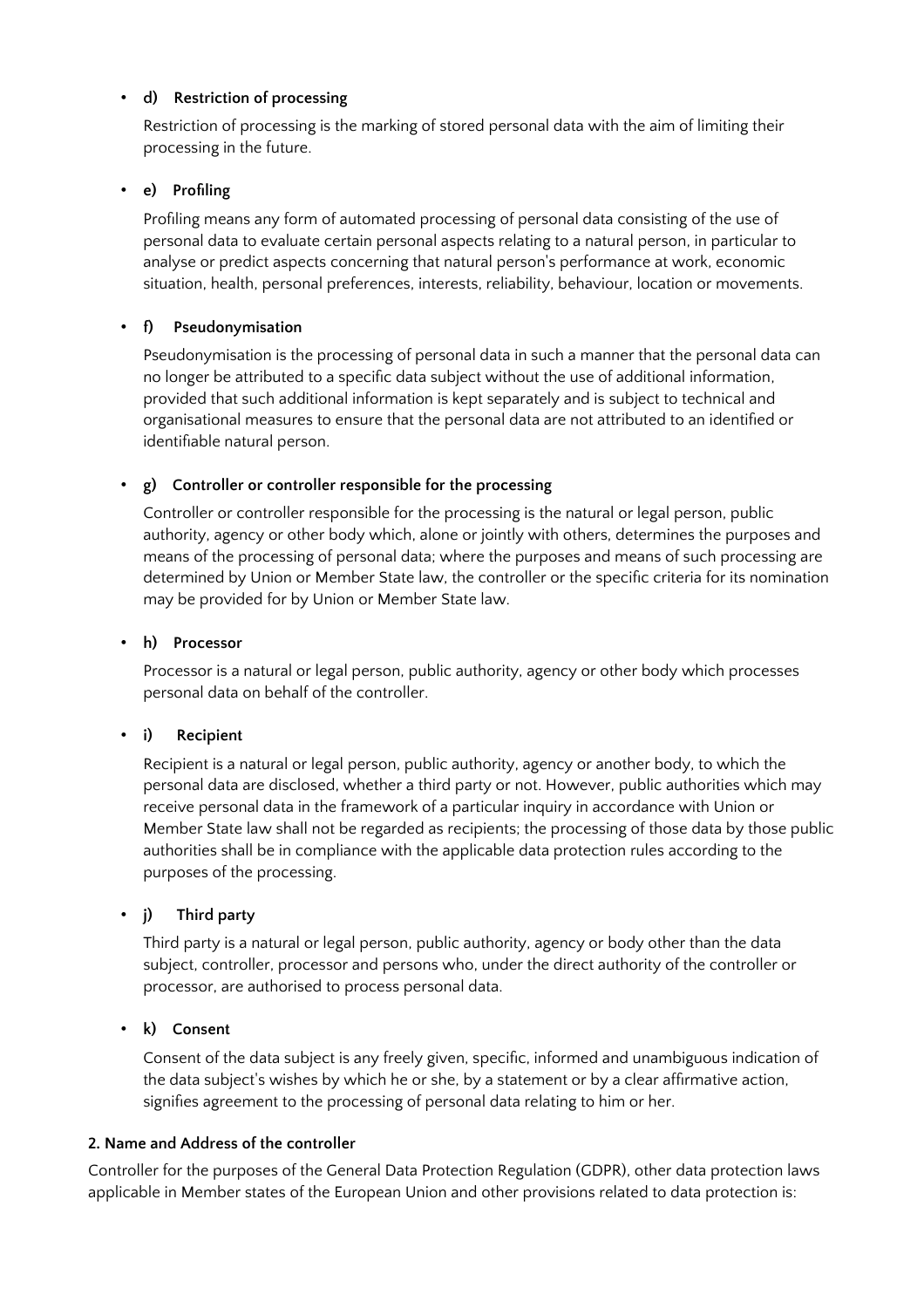RVS Hotel Consulting & Management, a brand by RVS Group GmbH

Bergmanngasse 28 8010 Graz Austria Phone: +43 (0)660 24 86 300 Email: [we@rvshotel.com](mailto:we@rvshotel.com) Website: [www.rvshotel.com](http://www.rvshotel.com/) / [www.rvs.ae](http://www.rvs.ae/) Commercial Reg. No./ Firmenbuch-Nr.: 466751z Landesgericht f. ZRS, Graz VAT No./UID Nr.: ATU72124104

## **3. Cookies**

The Internet pages of the RVS Group GmbH use cookies. Cookies are text fles that are stored in a computer system via an Internet browser.

Many Internet sites and servers use cookies. Many cookies contain a so-called cookie ID. A cookie ID is a unique identifer of the cookie. It consists of a character string through which Internet pages and servers can be assigned to the specifc Internet browser in which the cookie was stored. This allows visited Internet sites and servers to differentiate the individual browser of the dats subject from other Internet browsers that contain other cookies. A specifc Internet browser can be recognized and identifed using the unique cookie ID.

Through the use of cookies, the RVS Group GmbH can provide the users of this website with more userfriendly services that would not be possible without the cookie setting.

By means of a cookie, the information and offers on our website can be optimized with the user in mind. Cookies allow us, as previously mentioned, to recognize our website users. The purpose of this recognition is to make it easier for users to utilize our website. The website user that uses cookies, e.g. does not have to enter access data each time the website is accessed, because this is taken over by the website, and the cookie is thus stored on the user's computer system. Another example is the cookie of a shopping cart in an online shop. The online store remembers the articles that a customer has placed in the virtual shopping cart via a cookie.

The data subject may, at any time, prevent the setting of cookies through our website by means of a corresponding setting of the Internet browser used, and may thus permanently deny the setting of cookies. Furthermore, already set cookies may be deleted at any time via an Internet browser or other software programs. This is possible in all popular Internet browsers. If the data subject deactivates the setting of cookies in the Internet browser used, not all functions of our website may be entirely usable.

### **4. Collection of general data and information**

The website of the RVS Group GmbH collects a series of general data and information when a data subject or automated system calls up the website. This general data and information are stored in the server log fles. Collected may be (1) the browser types and versions used, (2) the operating system used by the accessing system, (3) the website from which an accessing system reaches our website (so-called referrers), (4) the sub-websites, (5) the date and time of access to the Internet site, (6) an Internet protocol address (IP address), (7) the Internet service provider of the accessing system, and (8) any other similar data and information that may be used in the event of attacks on our information technology systems.

When using these general data and information, the RVS Group GmbH does not draw any conclusions about the data subject. Rather, this information is needed to (1) deliver the content of our website correctly, (2) optimize the content of our website as well as its advertisement, (3) ensure the long-term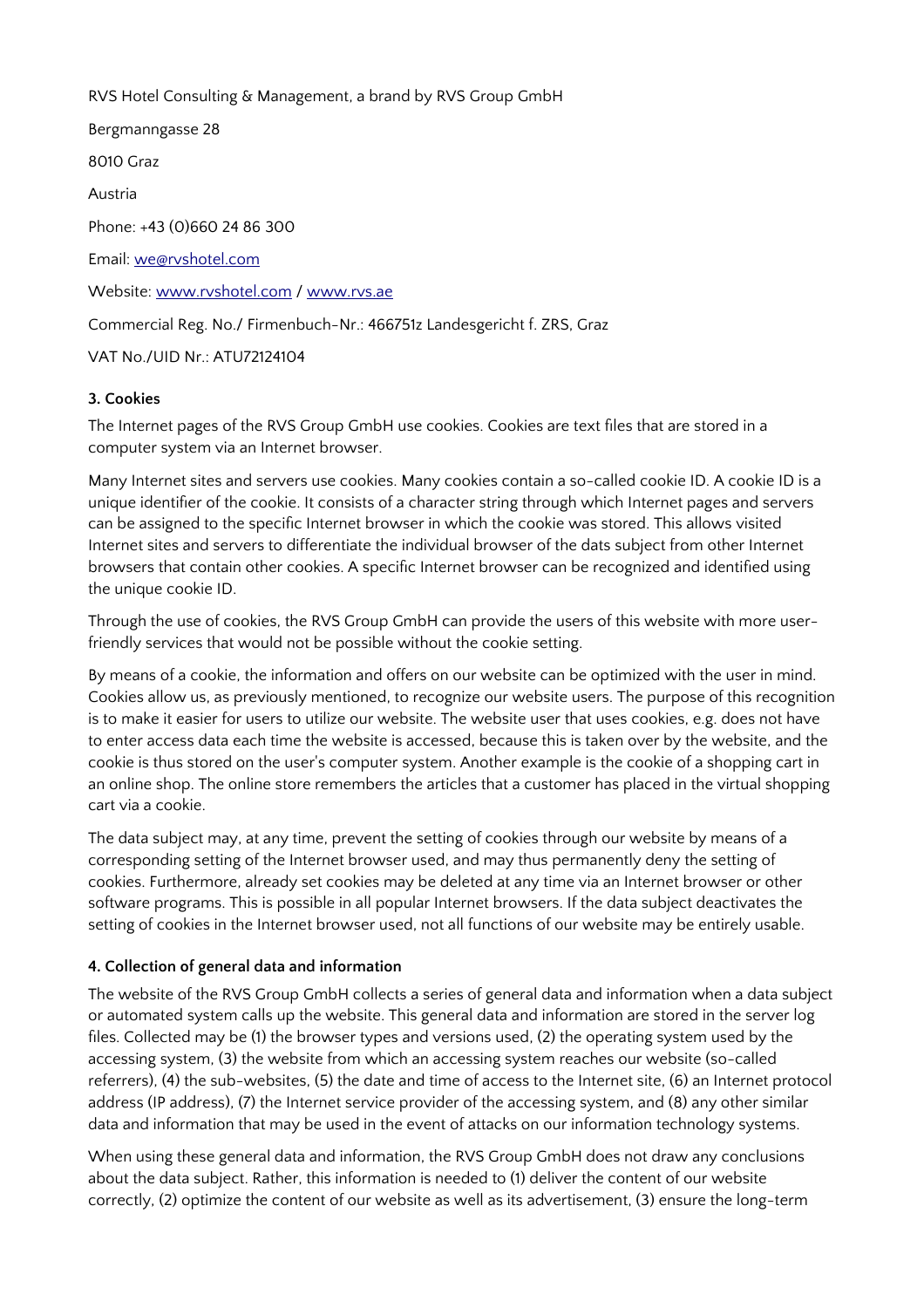viability of our information technology systems and website technology, and (4) provide law enforcement authorities with the information necessary for criminal prosecution in case of a cyber-attack. Therefore, the RVS Group GmbH analyzes anonymously collected data and information statistically, with the aim of increasing the data protection and data security of our enterprise, and to ensure an optimal level of protection for the personal data we process. The anonymous data of the server log fles are stored separately from all personal data provided by a data subject.

# **5. Contact possibility via the website**

The website of the RVS Group GmbH contains information that enables a quick electronic contact to our enterprise, as well as direct communication with us, which also includes a general address of the socalled electronic mail (e-mail address). If a data subject contacts the controller by e-mail or via a contact form, the personal data transmitted by the data subject are automatically stored. Such personal data transmitted on a voluntary basis by a data subject to the data controller are stored for the purpose of processing or contacting the data subject. There is no transfer of this personal data to third parties.

# **6. Routine erasure and blocking of personal data**

The data controller shall process and store the personal data of the data subject only for the period necessary to achieve the purpose of storage, or as far as this is granted by the European legislator or other legislators in laws or regulations to which the controller is subject to.

If the storage purpose is not applicable, or if a storage period prescribed by the European legislator or another competent legislator expires, the personal data are routinely blocked or erased in accordance with legal requirements.

# **7. Rights of the data subject**

# • **a) Right of confrmation**

Each data subject shall have the right granted by the European legislator to obtain from the controller the confrmation as to whether or not personal data concerning him or her are being processed. If a data subject wishes to avail himself of this right of confrmation, he or she may, at any time, contact any employee of the controller.

# • **b) Right of access**

Each data subject shall have the right granted by the European legislator to obtain from the controller free information about his or her personal data stored at any time and a copy of this information. Furthermore, the European directives and regulations grant the data subject access to the following information:

- the purposes of the processing;
- the categories of personal data concerned;
- the recipients or categories of recipients to whom the personal data have been or will be disclosed, in particular recipients in third countries or international organisations;
- where possible, the envisaged period for which the personal data will be stored, or, if not possible, the criteria used to determine that period;
- the existence of the right to request from the controller rectification or erasure of personal data, or restriction of processing of personal data concerning the data subject, or to object to such processing;
- the existence of the right to lodge a complaint with a supervisory authority;
- where the personal data are not collected from the data subject, any available information as to their source;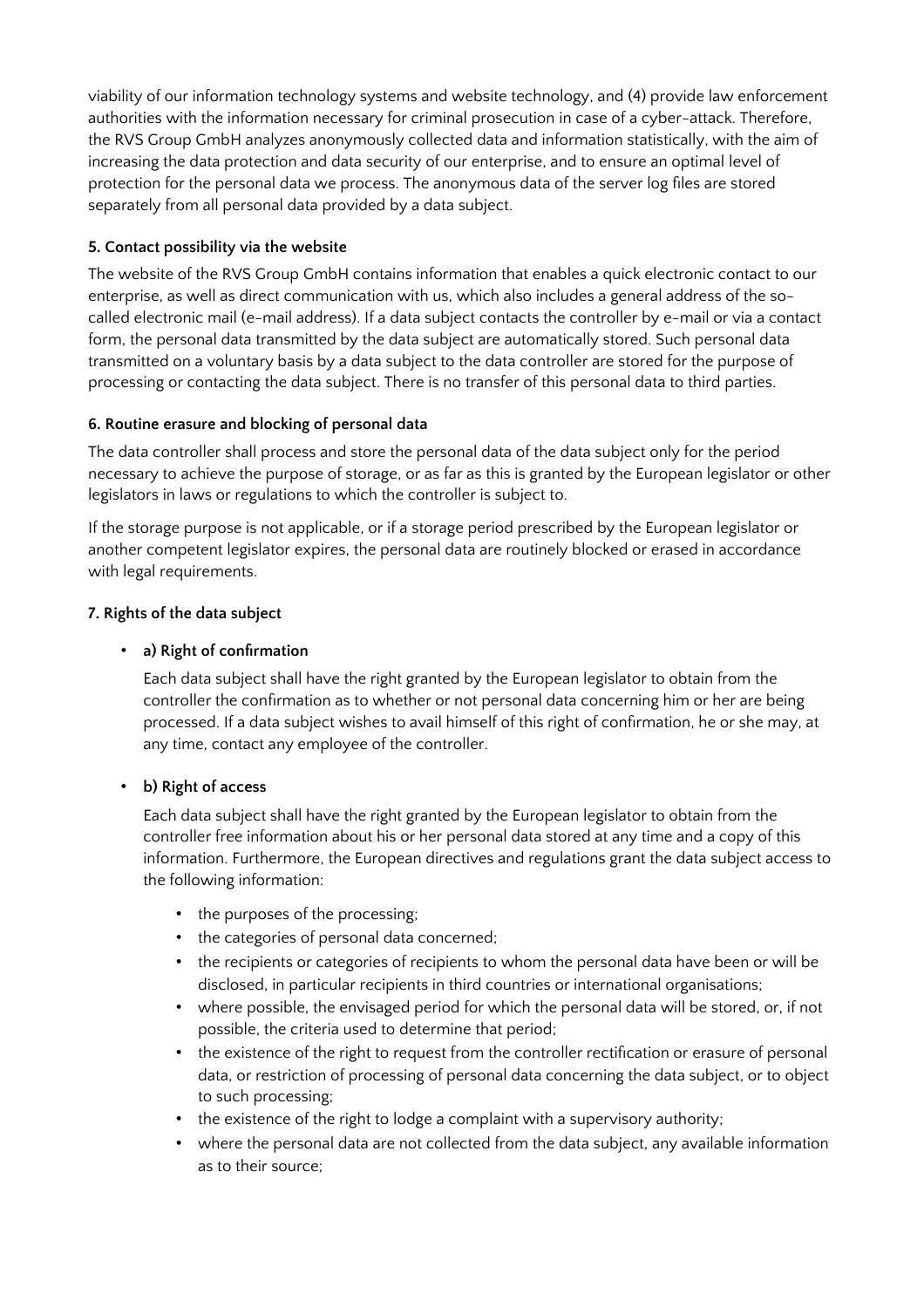• the existence of automated decision-making, including profiling, referred to in Article 22(1) and (4) of the GDPR and, at least in those cases, meaningful information about the logic involved, as well as the signifcance and envisaged consequences of such processing for the data subject.

Furthermore, the data subject shall have a right to obtain information as to whether personal data are transferred to a third country or to an international organisation. Where this is the case, the data subject shall have the right to be informed of the appropriate safeguards relating to the transfer.

If a data subject wishes to avail himself of this right of access, he or she may, at any time, contact any employee of the controller.

## • **c) Right to rectifcation**

Each data subject shall have the right granted by the European legislator to obtain from the controller without undue delay the rectifcation of inaccurate personal data concerning him or her. Taking into account the purposes of the processing, the data subject shall have the right to have incomplete personal data completed, including by means of providing a supplementary statement.

If a data subject wishes to exercise this right to rectifcation, he or she may, at any time, contact any employee of the controller.

# • **d) Right to erasure (Right to be forgotten)**

Each data subject shall have the right granted by the European legislator to obtain from the controller the erasure of personal data concerning him or her without undue delay, and the controller shall have the obligation to erase personal data without undue delay where one of the following grounds applies, as long as the processing is not necessary:

- The personal data are no longer necessary in relation to the purposes for which they were collected or otherwise processed.
- The data subject withdraws consent to which the processing is based according to point (a) of Article 6(1) of the GDPR, or point (a) of Article 9(2) of the GDPR, and where there is no other legal ground for the processing.
- The data subject objects to the processing pursuant to Article 21(1) of the GDPR and there are no overriding legitimate grounds for the processing, or the data subject objects to the processing pursuant to Article 21(2) of the GDPR.
- The personal data have been unlawfully processed.
- The personal data must be erased for compliance with a legal obligation in Union or Member State law to which the controller is subject.
- The personal data have been collected in relation to the offer of information society services referred to in Article 8(1) of the GDPR.

If one of the aforementioned reasons applies, and a data subject wishes to request the erasure of personal data stored by the RVS Group GmbH, he or she may, at any time, contact any employee of the controller. An employee of RVS Group GmbH shall promptly ensure that the erasure request is complied with immediately.

Where the controller has made personal data public and is obliged pursuant to Article 17(1) to erase the personal data, the controller, taking account of available technology and the cost of implementation, shall take reasonable steps, including technical measures, to inform other controllers processing the personal data that the data subject has requested erasure by such controllers of any links to, or copy or replication of, those personal data, as far as processing is not required. An employees of the RVS Group GmbH will arrange the necessary measures in individual cases.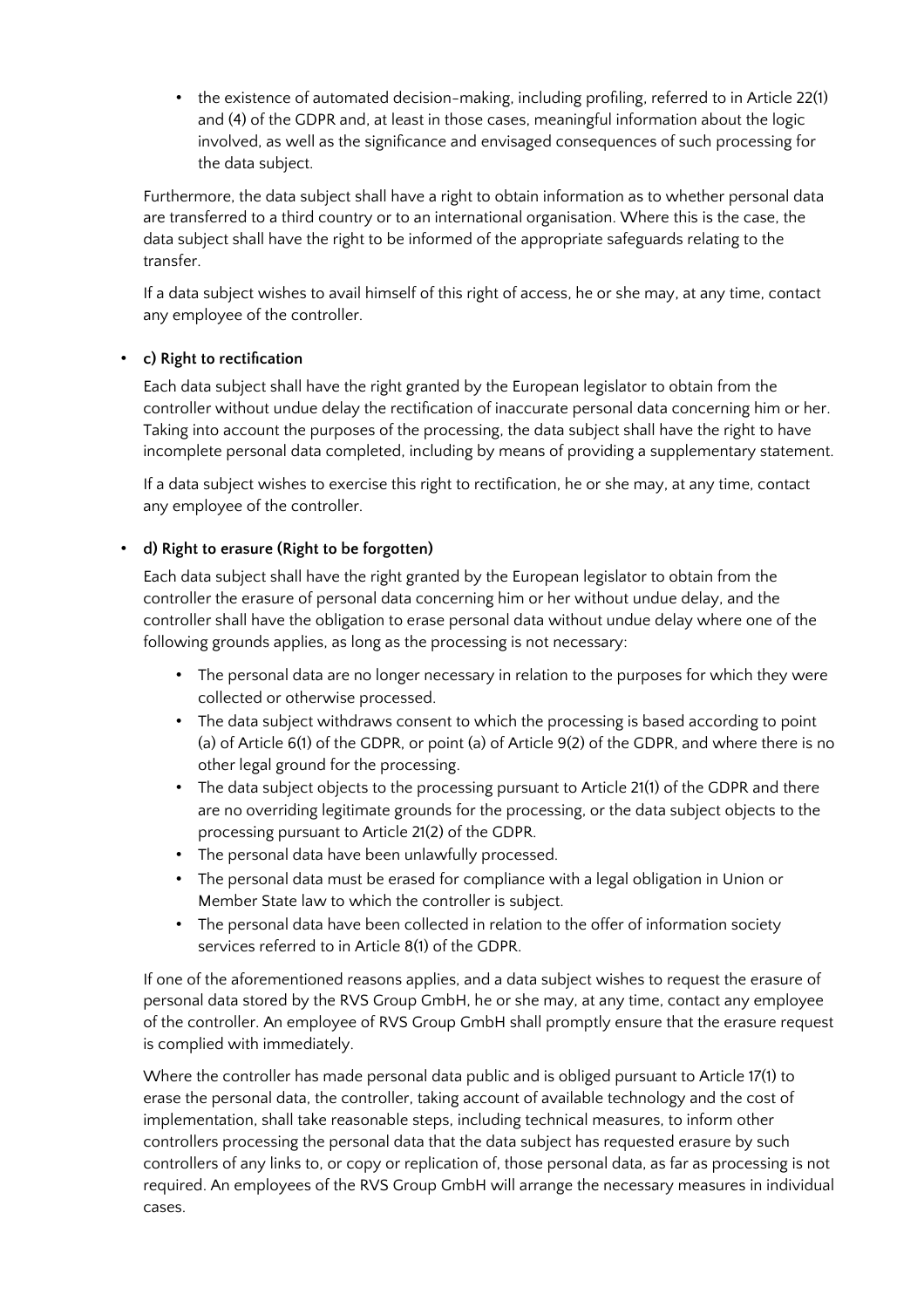## • **e) Right of restriction of processing**

Each data subject shall have the right granted by the European legislator to obtain from the controller restriction of processing where one of the following applies:

- The accuracy of the personal data is contested by the data subject, for a period enabling the controller to verify the accuracy of the personal data.
- The processing is unlawful and the data subject opposes the erasure of the personal data and requests instead the restriction of their use instead.
- The controller no longer needs the personal data for the purposes of the processing, but they are required by the data subject for the establishment, exercise or defence of legal claims.
- The data subject has objected to processing pursuant to Article 21(1) of the GDPR pending the verifcation whether the legitimate grounds of the controller override those of the data subject.

If one of the aforementioned conditions is met, and a data subject wishes to request the restriction of the processing of personal data stored by the RVS Group GmbH, he or she may at any time contact any employee of the controller. The employee of the RVS Group GmbH will arrange the restriction of the processing.

# • **f) Right to data portability**

Each data subject shall have the right granted by the European legislator, to receive the personal data concerning him or her, which was provided to a controller, in a structured, commonly used and machine-readable format. He or she shall have the right to transmit those data to another controller without hindrance from the controller to which the personal data have been provided, as long as the processing is based on consent pursuant to point (a) of Article 6(1) of the GDPR or point (a) of Article 9(2) of the GDPR, or on a contract pursuant to point (b) of Article 6(1) of the GDPR, and the processing is carried out by automated means, as long as the processing is not necessary for the performance of a task carried out in the public interest or in the exercise of official authority vested in the controller.

Furthermore, in exercising his or her right to data portability pursuant to Article 20(1) of the GDPR, the data subject shall have the right to have personal data transmitted directly from one controller to another, where technically feasible and when doing so does not adversely affect the rights and freedoms of others.

In order to assert the right to data portability, the data subject may at any time contact any employee of the RVS Group GmbH.

### • **g) Right to object**

Each data subject shall have the right granted by the European legislator to object, on grounds relating to his or her particular situation, at any time, to processing of personal data concerning him or her, which is based on point (e) or (f) of Article 6(1) of the GDPR. This also applies to profling based on these provisions.

The RVS Group GmbH shall no longer process the personal data in the event of the objection, unless we can demonstrate compelling legitimate grounds for the processing which override the interests, rights and freedoms of the data subject, or for the establishment, exercise or defence of legal claims.

If the RVS Group GmbH processes personal data for direct marketing purposes, the data subject shall have the right to object at any time to processing of personal data concerning him or her for such marketing. This applies to profling to the extent that it is related to such direct marketing. If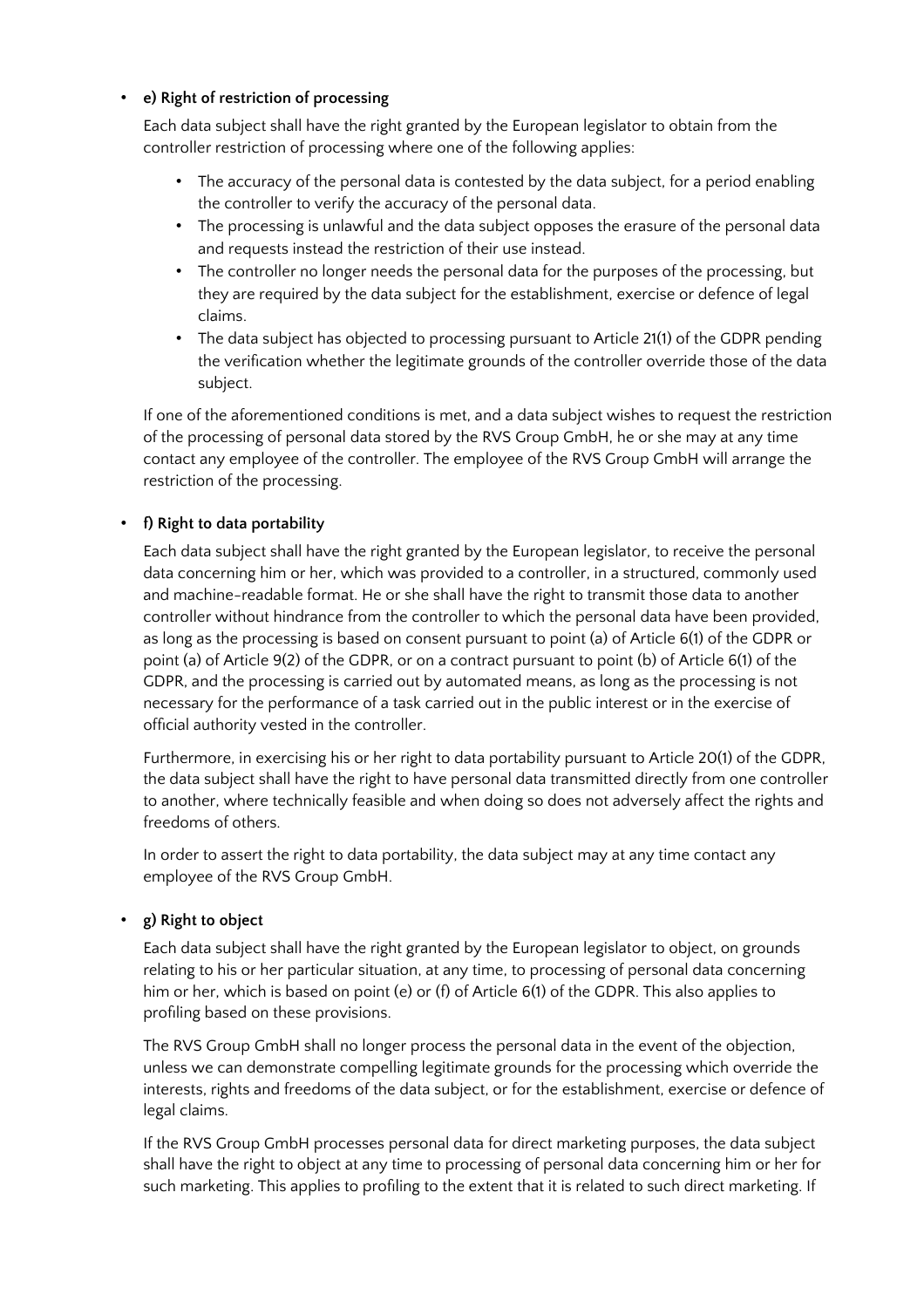the data subject objects to the RVS Group GmbH to the processing for direct marketing purposes, the RVS Group GmbH will no longer process the personal data for these purposes.

In addition, the data subject has the right, on grounds relating to his or her particular situation, to object to processing of personal data concerning him or her by the RVS Group GmbH for scientifc or historical research purposes, or for statistical purposes pursuant to Article 89(1) of the GDPR, unless the processing is necessary for the performance of a task carried out for reasons of public interest.

In order to exercise the right to object, the data subject may contact any employee of the RVS Group GmbH. In addition, the data subject is free in the context of the use of information society services, and notwithstanding Directive 2002/58/EC, to use his or her right to object by automated means using technical specifcations.

### • **h) Automated individual decision-making, including profling**

Each data subject shall have the right granted by the European legislator not to be subject to a decision based solely on automated processing, including profling, which produces legal effects concerning him or her, or similarly signifcantly affects him or her, as long as the decision (1) is not is necessary for entering into, or the performance of, a contract between the data subject and a data controller, or (2) is not authorised by Union or Member State law to which the controller is subject and which also lays down suitable measures to safeguard the data subject's rights and freedoms and legitimate interests, or (3) is not based on the data subject's explicit consent.

If the decision (1) is necessary for entering into, or the performance of, a contract between the data subject and a data controller, or (2) it is based on the data subject's explicit consent, the RVS Group GmbH shall implement suitable measures to safeguard the data subject's rights and freedoms and legitimate interests, at least the right to obtain human intervention on the part of the controller, to express his or her point of view and contest the decision.

If the data subject wishes to exercise the rights concerning automated individual decision-making, he or she may, at any time, contact any employee of the RVS Group GmbH.

### • **i) Right to withdraw data protection consent**

Each data subject shall have the right granted by the European legislator to withdraw his or her consent to processing of his or her personal data at any time.

f the data subject wishes to exercise the right to withdraw the consent, he or she may, at any time, contact any employee of the RVS Group GmbH.

### **8. Data protection provisions about the application and use of Google Analytics (with anonymization function)**

On this website, the controller has integrated the component of Google Analytics (with the anonymizer function). Google Analytics is a web analytics service. Web analytics is the collection, gathering, and analysis of data about the behavior of visitors to websites. A web analysis service collects, inter alia, data about the website from which a person has come (the so-called referrer), which sub-pages were visited, or how often and for what duration a sub-page was viewed. Web analytics are mainly used for the optimization of a website and in order to carry out a cost-beneft analysis of Internet advertising.

The operator of the Google Analytics component is Google Inc., 1600 Amphitheatre Pkwy, Mountain View, CA 94043-1351, United States.

For the web analytics through Google Analytics the controller uses the application "\_gat. \_anonymizeIp". By means of this application the IP address of the Internet connection of the data subject is abridged by Google and anonymised when accessing our websites from a Member State of the European Union or another Contracting State to the Agreement on the European Economic Area.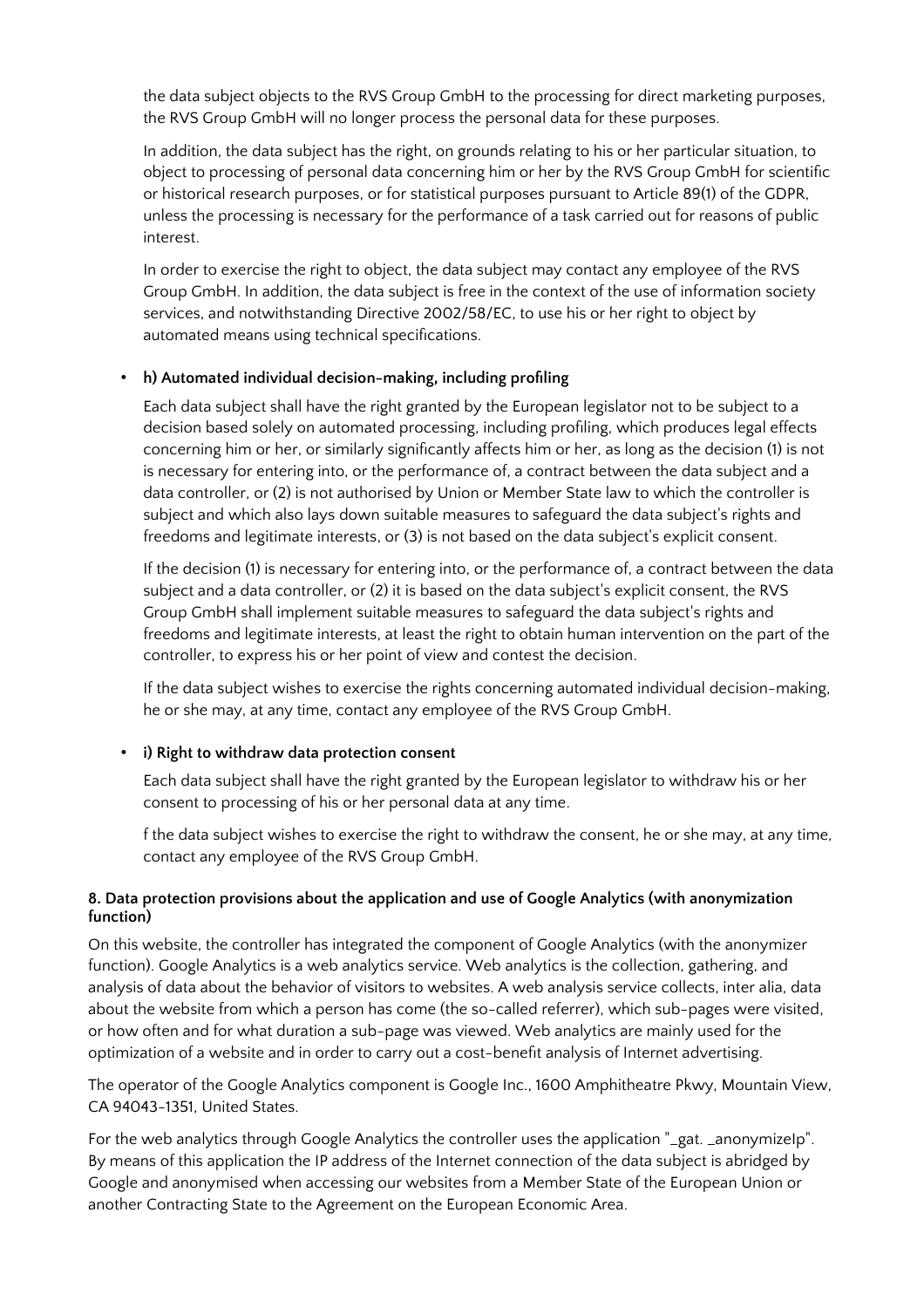The purpose of the Google Analytics component is to analyze the traffc on our website. Google uses the collected data and information, inter alia, to evaluate the use of our website and to provide online reports, which show the activities on our websites, and to provide other services concerning the use of our Internet site for us.

Google Analytics places a cookie on the information technology system of the data subject. The defnition of cookies is explained above. With the setting of the cookie, Google is enabled to analyze the use of our website. With each call-up to one of the individual pages of this Internet site, which is operated by the controller and into which a Google Analytics component was integrated, the Internet browser on the information technology system of the data subject will automatically submit data through the Google Analytics component for the purpose of online advertising and the settlement of commissions to Google. During the course of this technical procedure, the enterprise Google gains knowledge of personal information, such as the IP address of the data subject, which serves Google, inter alia, to understand the origin of visitors and clicks, and subsequently create commission settlements.

The cookie is used to store personal information, such as the access time, the location from which the access was made, and the frequency of visits of our website by the data subject. With each visit to our Internet site, such personal data, including the IP address of the Internet access used by the data subject, will be transmitted to Google in the United States of America. These personal data are stored by Google in the United States of America. Google may pass these personal data collected through the technical procedure to third parties.

The data subject may, as stated above, prevent the setting of cookies through our website at any time by means of a corresponding adjustment of the web browser used and thus permanently deny the setting of cookies. Such an adjustment to the Internet browser used would also prevent Google Analytics from setting a cookie on the information technology system of the data subject. In addition, cookies already in use by Google Analytics may be deleted at any time via a web browser or other software programs.

In addition, the data subject has the possibility of objecting to a collection of data that are generated by Google Analytics, which is related to the use of this website, as well as the processing of this data by Google and the chance to preclude any such. For this purpose, the data subject must download a browser add-on under the link https://tools.google.com/dlpage/gaoptout and install it. This browser add-on tells Google Analytics through a JavaScript, that any data and information about the visits of Internet pages may not be transmitted to Google Analytics. The installation of the browser add-ons is considered an objection by Google. If the information technology system of the data subject is later deleted, formatted, or newly installed, then the data subject must reinstall the browser add-ons to disable Google Analytics. If the browser add-on was uninstalled by the data subject or any other person who is attributable to their sphere of competence, or is disabled, it is possible to execute the reinstallation or reactivation of the browser add-ons.

Further information and the applicable data protection provisions of Google may be retrieved under https://www.google.com/intl/en/policies/privacy/ and under http://www.google.com/analytics/terms/us.html. Google Analytics is further explained under the following Link [https://www.google.com/analytics/.](https://www.google.com/analytics/)

### **9. Privacy policy of third-party provider tawk.to**

As an option to contact us, we offer the live chat function of the third-party provider tawk.to (RVS Live Chat). The current privacy policy of this provider can be found at https://www.tawk.to/privacy-policy/.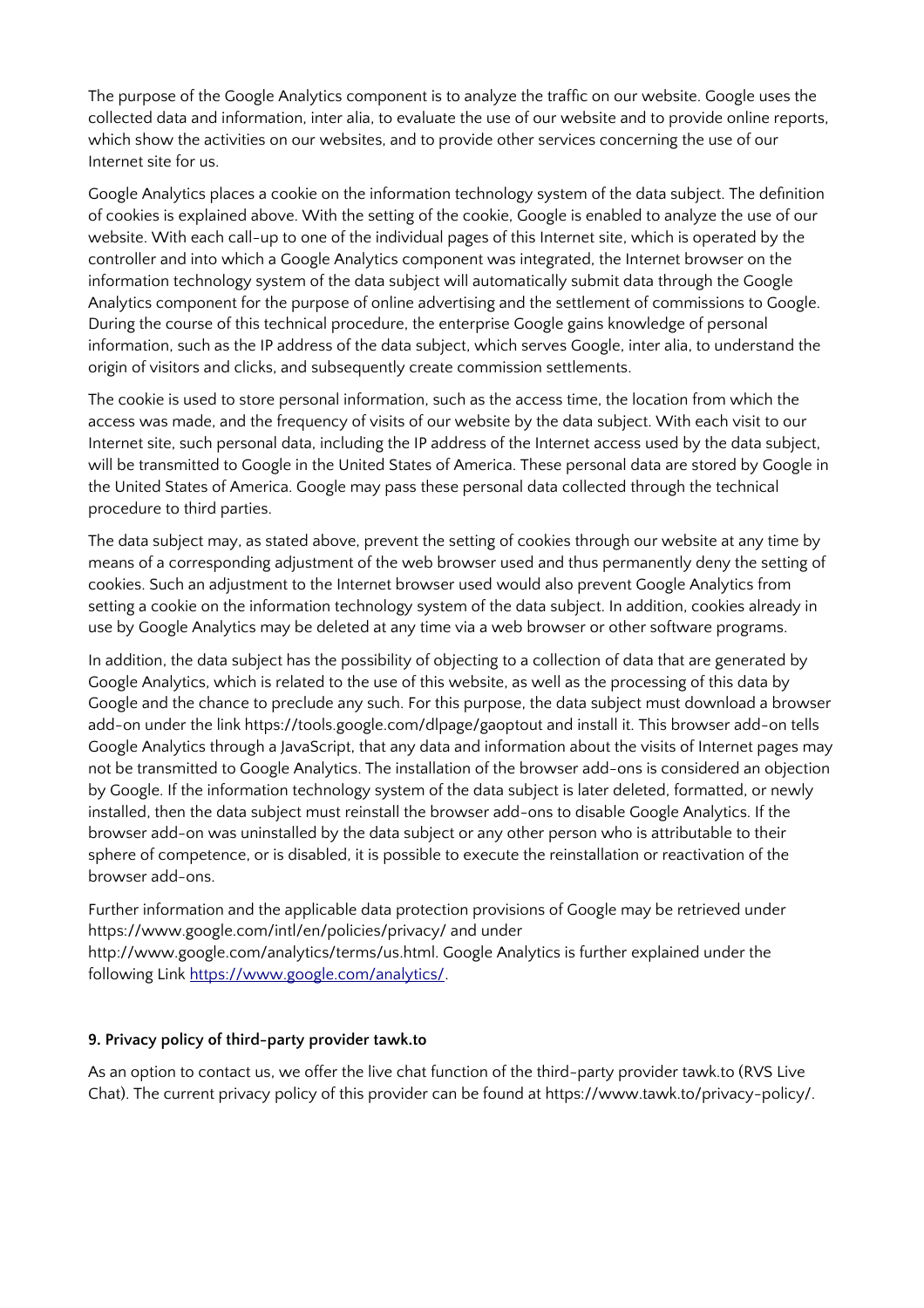## **10. Legal basis for the processing**

Art. 6(1) lit. a GDPR serves as the legal basis for processing operations for which we obtain consent for a specifc processing purpose. If the processing of personal data is necessary for the performance of a contract to which the data subject is party, as is the case, for example, when processing operations are necessary for the supply of goods or to provide any other service, the processing is based on Article 6(1) lit. b GDPR. The same applies to such processing operations which are necessary for carrying out precontractual measures, for example in the case of inquiries concerning our products or services. Is our company subject to a legal obligation by which processing of personal data is required, such as for the fulfillment of tax obligations, the processing is based on Art. 6(1) lit. c GDPR. In rare cases, the processing of personal data may be necessary to protect the vital interests of the data subject or of another natural person. This would be the case, for example, if a visitor were injured in our company and his name, age, health insurance data or other vital information would have to be passed on to a doctor, hospital or other third party. Then the processing would be based on Art. 6(1) lit. d GDPR. Finally, processing operations could be based on Article 6(1) lit. f GDPR. This legal basis is used for processing operations which are not covered by any of the abovementioned legal grounds, if processing is necessary for the purposes of the legitimate interests pursued by our company or by a third party, except where such interests are overridden by the interests or fundamental rights and freedoms of the data subject which require protection of personal data. Such processing operations are particularly permissible because they have been specifcally mentioned by the European legislator. He considered that a legitimate interest could be assumed if the data subject is a client of the controller (Recital 47 Sentence 2 GDPR).

# **11. The legitimate interests pursued by the controller or by a third party**

Where the processing of personal data is based on Article 6(1) lit. f GDPR our legitimate interest is to carry out our business in favor of the well-being of all our employees and the shareholders.

## **12. Period for which the personal data will be stored**

The criteria used to determine the period of storage of personal data is the respective statutory retention period. After expiration of that period, the corresponding data is routinely deleted, as long as it is no longer necessary for the fulfllment of the contract or the initiation of a contract.

#### **13. Provision of personal data as statutory or contractual requirement; Requirement necessary to enter into a contract; Obligation of the data subject to provide the personal data; possible consequences of failure to provide such data**

We clarify that the provision of personal data is partly required by law (e.g. tax regulations) or can also result from contractual provisions (e.g. information on the contractual partner). Sometimes it may be necessary to conclude a contract that the data subject provides us with personal data, which must subsequently be processed by us. The data subject is, for example, obliged to provide us with personal data when our company signs a contract with him or her. The non-provision of the personal data would have the consequence that the contract with the data subject could not be concluded. Before personal data is provided by the data subject, the data subject must contact any employee. The employee clarifes to the data subject whether the provision of the personal data is required by law or contract or is necessary for the conclusion of the contract, whether there is an obligation to provide the personal data and the consequences of non-provision of the personal data.

# **14. Existence of automated decision-making**

As a responsible company, we do not use automatic decision-making or profling.

# **15. Limitation of liability for external links**

Our website contains links to the websites of third parties ("external links"). As the content of these websites is not under our control, we cannot assume any liability for such external content. In all cases, the provider of information of the linked websites is liable for the content and accuracy of the information